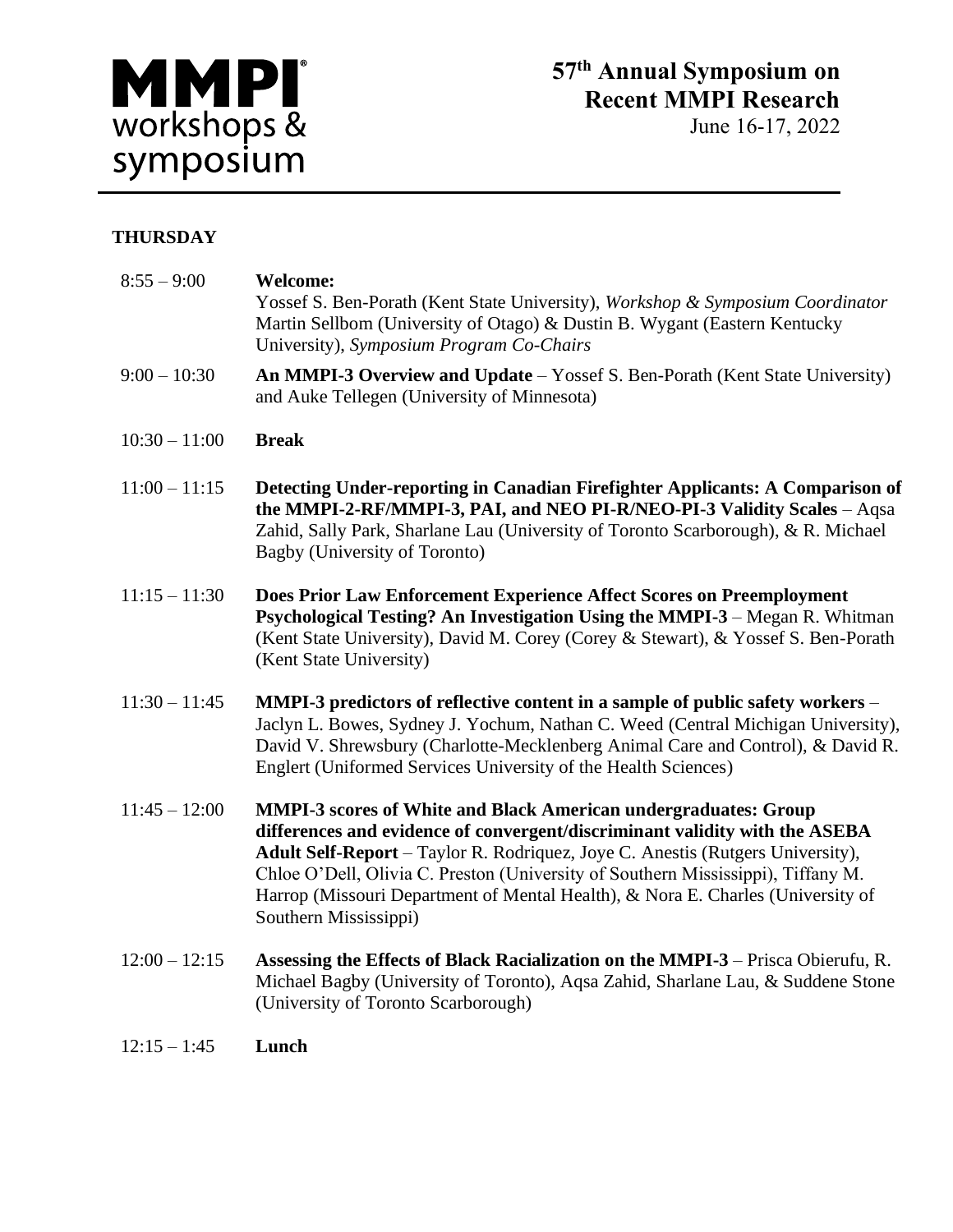

June 16-17, 2022

| $1:45 - 2:00$ | <b>Evidence for Convergent and Discriminant Validity of the MMPI-3 in Veterans</b><br><b>Engaged in Intensive Outpatient Substance Use Treatment</b> – Noah C. Venables $\&$<br>Paul A. Arbisi (Minneapolis VA Health Care System and University of Minnesota)       |
|---------------|----------------------------------------------------------------------------------------------------------------------------------------------------------------------------------------------------------------------------------------------------------------------|
| $2:00 - 2:15$ | <b>MMPI-3 Findings with a VA Sample</b> – Jordan T. Hall (Kent State University), Paul<br>A. Arbisi, Noah C. Venables (Minneapolis VA Health Care System and University of<br>Minnesota), & Yossef S. Ben-Porath (Kent State University)                             |
| $2:15 - 2:30$ | Using the MMPI-3 to predict treatment engagement and outcomes in a<br>community telehealth clinic using a positive psychology treatment protocol –<br>Brian Cole (University of Kansas) & Paul B. Ingram (Texas Tech University)                                     |
| $2:30 - 2:45$ | <b>Relationship Between Scores on MMPI-A-RF and Therapeutic</b><br>Alliance in Adolescents - Mona K.M. Goggins, Colette Noelle Delawalla, Arash<br>Assar, Alexandria K. Johnson, Janay B. Sander, & Tayla T.C. Lee (Ball State<br>University)                        |
| $2:45 - 3:00$ | <b>MMPI-A-RF Predictors of Strengths among Adolescents in a Residential</b><br><b>Treatment Setting</b> – Arash Assar, Colette Noelle Delawalla, Mona K. M. Goggins,<br>Ky Bray, Alexandria K. Johnson, Janay B. Sander, & Tayla T.C. Lee (Ball State<br>University) |
| $3:00 - 3:15$ | <b>Break</b>                                                                                                                                                                                                                                                         |

3:15 – 4:30 **POSTER SESSION**

**An Exploration of Symptom Severity, History of Trauma, and Suicidal Ideation Within a Sex Addiction Sample** – Emily Cordova, Randolph Arnau (The University of Southern Mississippi), Bradley Green (The University of Texas at Tyler), & Nora E. Charles (The University of Southern Mississippi)

**Examining the DERS Factor Structure and its Relationships to the MMPI-3 -** Rachel S. Faulkenberry, Adam D. Hicks, & Brianna M. Byllesby (Western Carolina University)

**Classification Accuracy of the MMPI-3's Eating Concerns (EAT) Scale using a Common Screening Measure as the Criterion** - Ashlinn S. Peters, Nicole M. Morris, & Paul B. Ingram (Texas Tech University)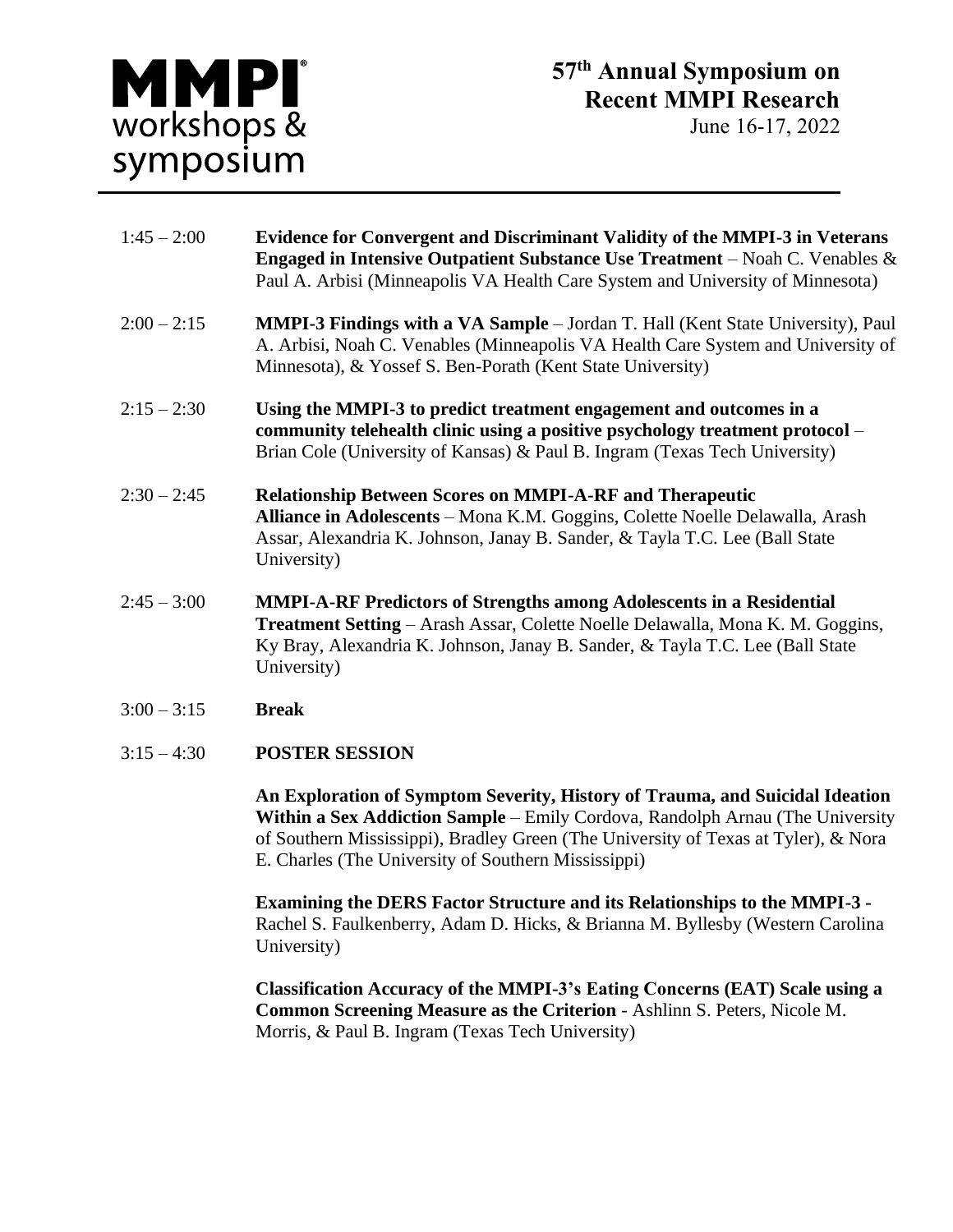

June 16-17, 2022

**Pilot Data for an MMPI-3 Comparison Group for Veteran Benefit Administration Compensation & Pension Evaluations** - Anthony M. Tarescavage (Cleveland Psychological Testing)

**Examining the Internal Structure of the Korean MMPI-A-RF Restructured Clinical Scales with the Korean Adolescent Normative and Psychiatric Samples** – Laura A. Willman & Kyunghee Han (Central Michigan University)

**Convergent and discriminant validity of the MMPI-3 RC2 and RC7 scales in repeated administration of the Positive and Negative Affect Schedule** – Sydney J. Yochum, Jaclyn L. Bowes, Nathan C. Weed (Central Michigan University), David V. Shrewsbury (Charlotte-Mecklenberg Animal Care and Control), & David R. Englert (Uniformed Services University of the Health Sciences)

## 4:30 **Adjourn**

 $5:00 - 6:30$ **RECEPTION:** All symposium presenters and attendees are invited to attend the evening reception in the Soo Line room and on the patio, featuring complimentary appetizers and a cash bar.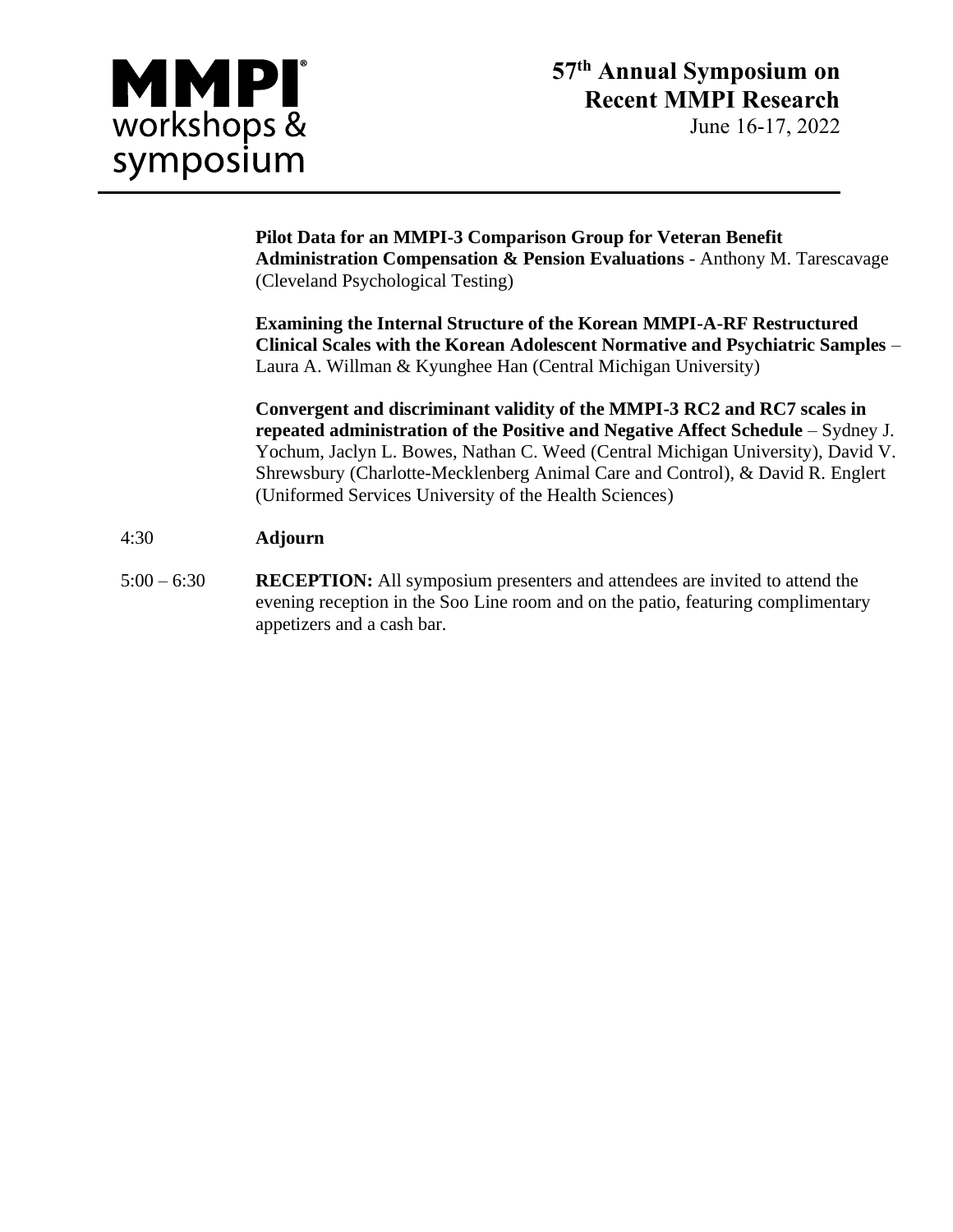

## **FRIDAY**

## 9:00 – 10:15 **Integrated Paper Session: MMPI-3 Associations with Suicide Risk**

Chair: David M. McCord (Western Carolina University)

**Predicting Level of Suicide Risk Using the MMPI-3 SUI Scale** – Adam D. Hicks (Western Carolina University)

**Exploring the Factor Structure and MMPI-3 Correlates of Capability for Suicide** – Taylor M. Gamble, Jacob R. Brown, Adam D. Hicks, & Brianna M. Byllesby (Western Carolina University)

**The Incremental Predictive Power of the MMPI-3 Undercontrol-Related Scales in the Assessment of Suicide Risk** – Jacob R. Brown & Adam D. Hicks (Western Carolina University)

Discussant: Joye C. Anestis (Rutgers University)

- 10:15 10:30 **Break**
- 10:30 11:00 **Predictive Utility of Experimental Higher-Order Validity Scales for the MMPI-3** – William H. Menton (Nystrom & Associates), Megan R. Whitman (Kent State University), Jessica L. Tylicki (Neurobehavioral Institute), Nicole M. Morris (Texas Tech University), Anthony M. Tarescavage (Cleveland Psychological Testing), Paul B. Ingram (Texas Tech University), Roger O. Gervais (Neurobehavioural Associates, Inc., Dustin B. Wygant (Eastern Kentucky University), & Yossef S. Ben-Porath (Kent State University)
- 11:00 11:15 **Development and Initial Validation of the Scale of Scales (SOS) Over-Reporting Scale for the MMPI-3** – Megan A. Keen, Paul B. Ingram, & Nicole M. Morris (Texas Tech University)
- 11:15 12:00 **Roundtable Discussion: Future Directions of MMPI Research** Moderators: Martin Sellbom (University of Otago) & Dustin B. Wygant (Eastern Kentucky University)
- 12:00 1:30 **Lunch**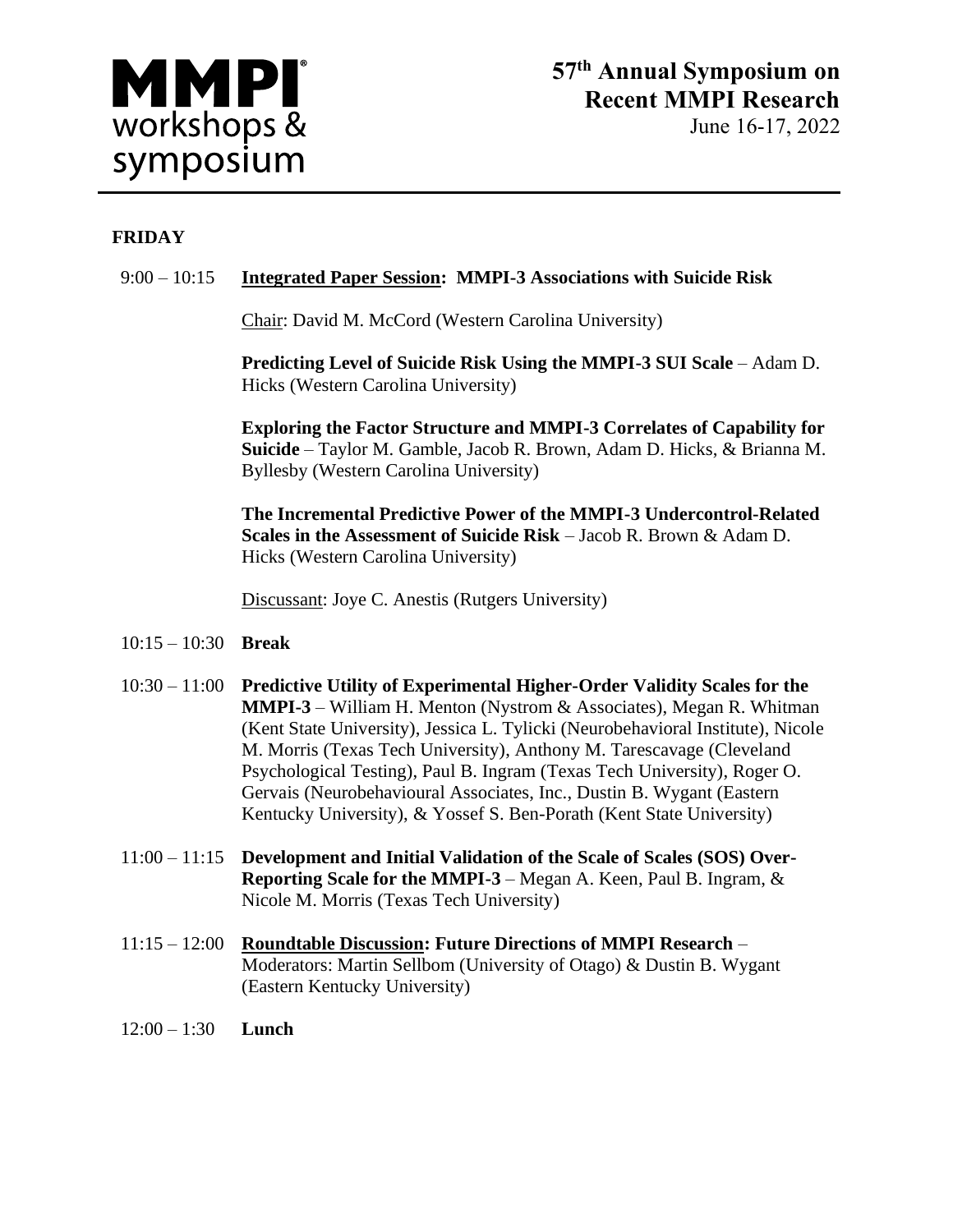

- 1:30 2:00 **MMPI-3 and Externalizing Psychopathology: Multi-Method Findings from a Targeted Community Sample** – Martin Sellbom, Phoebe S-H Neo, & Neil McNaughton (University of Otago)
- 2:00 2:15 **Evaluating the Construct Validity of the MMPI-3 Impulsivity Scale** Colette Noelle Delawalla, Yasmine A. Griffin (Ball State University), Andrew J. Kremyar (Kent State University), Nicole M. Morris (Texas Tech University), Jordan T. Hall (Kent State University), Johnathan D. Forbey, Alexandria K. Johnson, & Tayla T. C. Lee (Ball State University)
- 2:15 2:30 **An Examination of the Triarchic Psychopathy Constructs and Subclinical Deviant Behavior** – Yasmine A. Griffin, Alexandria K. Johnson, Ky Bray, Colette Noelle Delawalla, & Tayla T.C. Lee (Ball State University)
- 2:30 2:45 **Unique and shared contributions of the triarchic psychopathy domains to the measurement of the psychopathy construct** - Alexandria K. Johnson, Tayla T.C. Lee, Colette Noelle Delawalla, (Ball State University), Andrew J. Kremyar (Kent State University), & Martin Sellbom (University of Otago)
- 2:45 3:00 **Construct Validity of the MMPI-A-RF (Restructured Form) Scales for Indexing Triarchic Psychopathy Constructs in Adolescents** – Ky Bray, Alexandria K. Johnson, Colette Noelle Delawalla, Yasmine A. Griffin, Janay B. Sander, Tayla T.C. Lee (Ball State University)
- 3:00 3:15 **Break**
- 3:15 3:30 **Measuring Internalizing Psychopathology Using the MMPI-3: An Examination of Convergent, Discriminant, and Incremental Validity** – Andrew J. Kremyar (Kent State University) & Dustin B. Wygant (Eastern Kentucky University)
- 3:30 3:45 **The Role of Masculine Gender Norms in Predicting MMPI-3 Internalizing Scales** – Nicole M. Morris (Texas Tech University), Tristan Patterson, Brian P. Cole (University of Kansas), Paul B. Ingram (Texas Tech University)
- 3:45 4:00 **Associations between MMPI-3 Measures of Emotion Regulation and Performance-Based Measures of Executive Functioning** – Kelsey O'Brien, Brianna M. Byllesby, Jacob R. Brown, Adam D. Hicks, and David M. McCord (Western Carolina University)